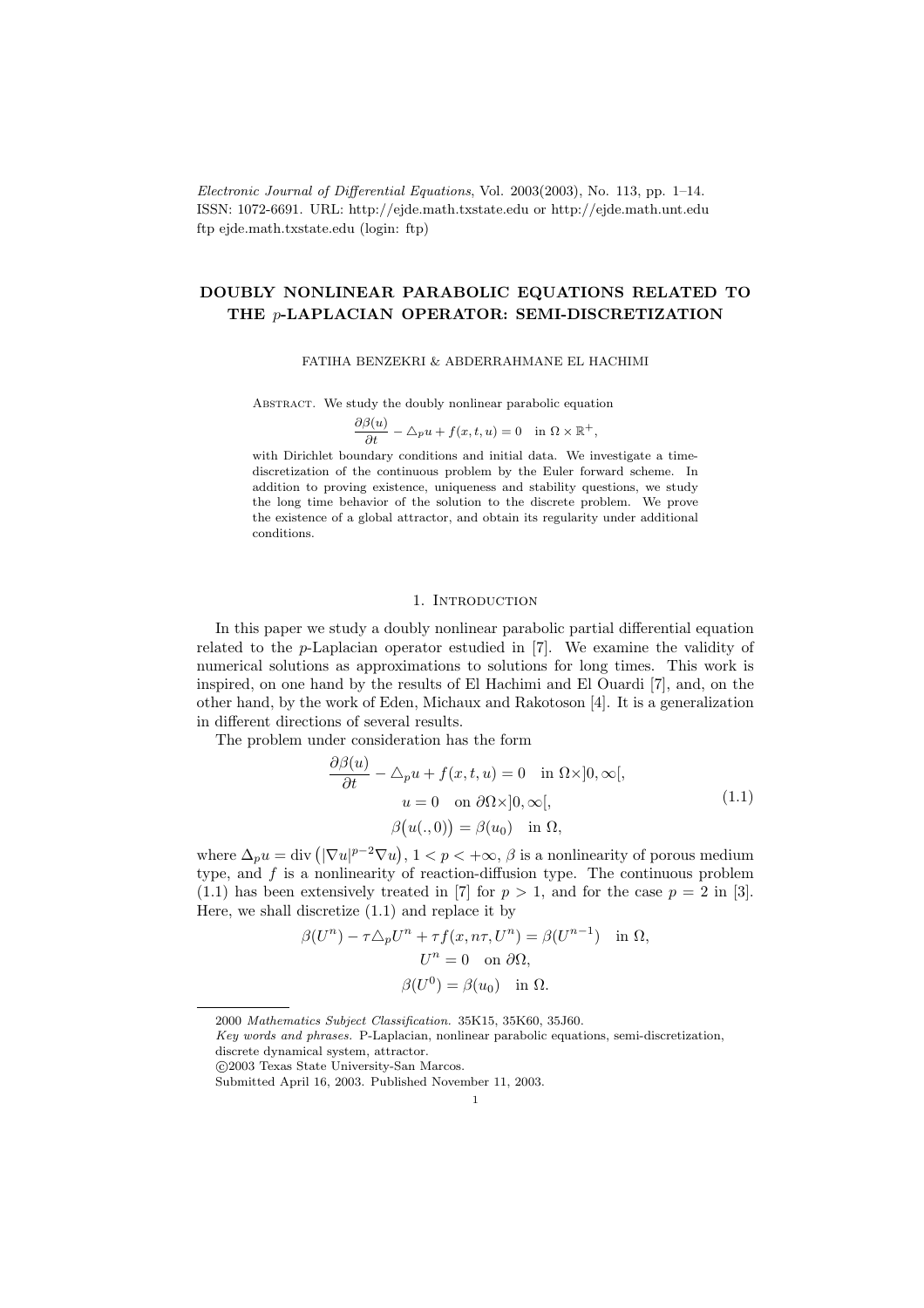The case  $p = 2$  of this equation is studied in [4]. Here, we study the case  $p > 1$ 1 to obtain existence, uniqueness and stability results. Furthermore, we obtain existence of absorbing sets and of a global attractor. Under some conditions on f and  $p$ , additional regularity result for the global attractor and, as a consequence, a stabilization result are obtained when  $\beta(u) = u$ .

This paper is organized as follows: In section 2, we give some preliminaries. In section 3, we show the existence and uniqueness of solutions of problem (2.1). The question of stability is studied in section 4, while the semi-discrete dynamical system study is done in section 5. finally, section 6 is dedicated to obtaining some regularity for the attractor.

## 2. Preliminaries

2.1. Notations and useful lemmas. Let  $\beta$  be a continuous function with  $\beta(0)$  = 0. For  $t \in \mathbb{R}$ , define

$$
\psi(t) = \int_0^t \beta(s)ds.
$$

The Legendre transform is defined as  $\psi^*(\tau) = \sup_{s \in \mathbb{R}} \{ \tau s - \psi(s) \}.$  Let  $\Omega$  stand for a regular open bounded set of  $\mathbb{R}^d$ ,  $d \geq 1$  and  $\partial\Omega$  be it's boundary.

The norm in a space  $X$  will be denoted by

- $\|\cdot\|_r$  if  $X = L^r(\Omega)$ ,  $1 \le r \le +\infty$ ;
- $\|.\|_{1,q}$  if  $X = W^{1,q}(\Omega), 1 \le q \le +\infty;$
- $\|.\|_X$  otherwise

and  $\langle .,.\rangle$  denotes the duality between  $W_0^{1,p}(\Omega)$  and  $W^{-1,p'}(\Omega)$ .

For  $p \geq 1$  we define it's conjugate  $p'$  by  $\frac{1}{p} + \frac{1}{p'} = 1$ . In this paper,  $C_i$  and C will denote various positive constants. We shall use the following results.

**Lemma 2.1** ([11]). If  $u \in W_0^{1,p}(\Omega)$  is a solution to the equation

 $-\tau \Delta_n u + F(x, u) = T$ 

where  $T \in W^{-1,r}(\Omega)$  and F satisfies  $\xi F(x,\xi) \geq 0$  in  $\Omega \times \mathbb{R}$ , then we have the following estimates

- (a) If  $r > \frac{d}{p-1}$ , then  $u \in L^{\infty}(\Omega)$  and  $||u||_{\infty} \leq C\left(\frac{||T||_{-1,r}}{\tau}\right)^{p'/p}$ .
- (b) If  $p' \leq r < \frac{d}{p-1}$ , then  $u \in L^{r^*}(\Omega)$  and  $||u||_{r^*} \leq C(\frac{||T||_{-1,r}}{\tau})^{p'/p}$ , where  $\frac{1}{r^*} = \frac{1}{(p-1)r} - \frac{1}{d}.$
- (c) If  $r = \frac{d}{p-1}$  and  $r \geq p'$  then  $u \in L^q(\Omega)$  for any  $q, 1 \leq q < \infty$  and  $||u||_q \leq C \left(\frac{||T||_{-1,r}}{\tau}\right)^{p'/p}.$

**Lemma 2.2.** Let  $g(x, s, \xi)$  be a Caratheodory function such that sign  $\xi g(x, s, \xi) \ge$  $-C_1$  and  $|g(x, s, \xi)| \leq b(|s|)(|\xi|^p + c(x))$ , where b is a continuous and increasing function with (finite) values on  $\mathbb{R}^+$ ,  $c \in L^1(\Omega)$ ,  $c \geq 0$  and  $C_1$  is a nonnegative real. Also let  $h \in W^{-1,p'}(\Omega)$ . Then the problem

$$
-\Delta_p u + g(x, u, \nabla u) = h \quad in \mathcal{D}'(\Omega),
$$
  

$$
u \in W_0^{1,p}(\Omega),
$$

has at least one solution.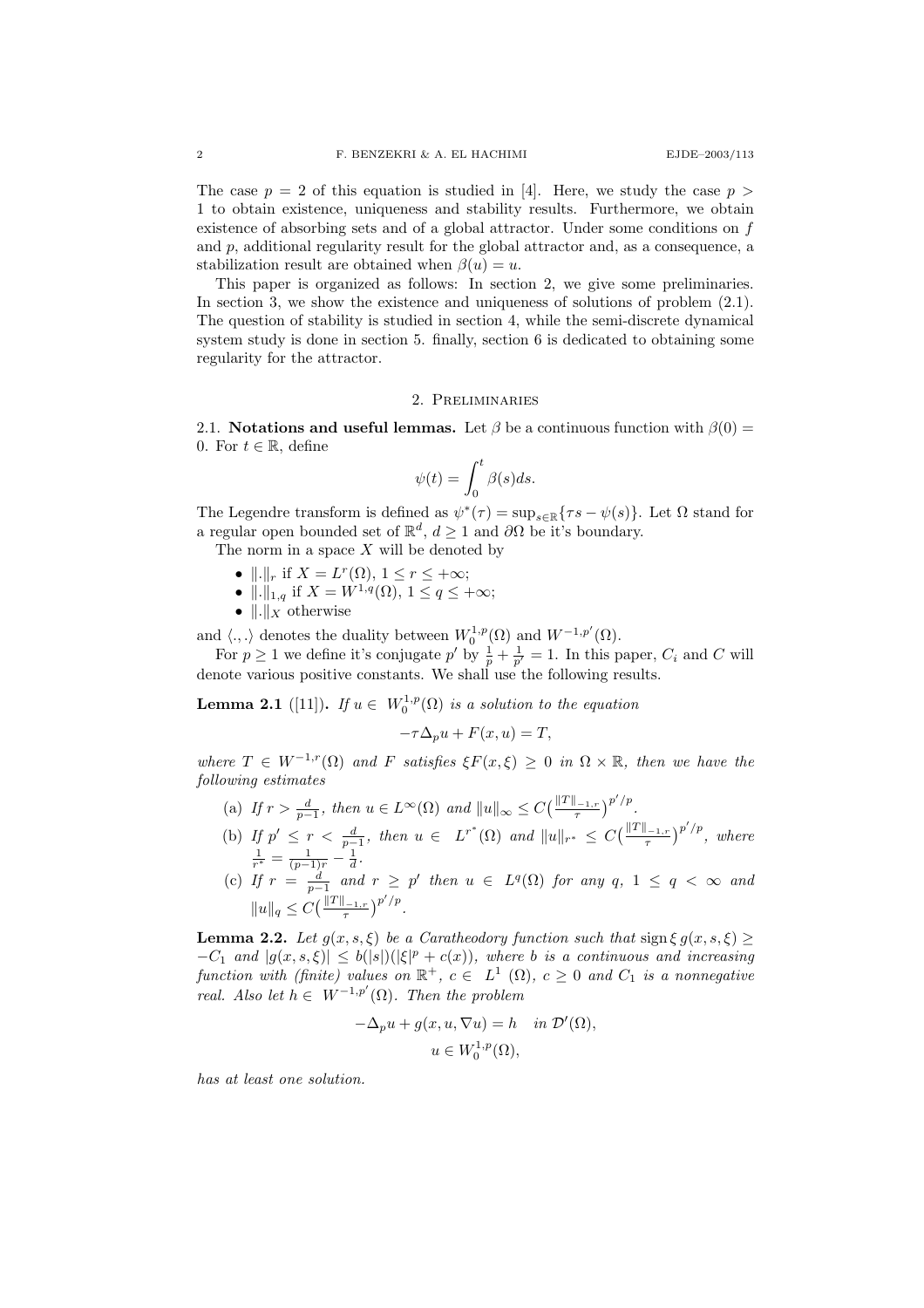**Remark 2.3.** Since in [1],  $C_1 = 0$ , a slight modification has to be introduced in the proof therein. Indeed, we consider  $u_{\varepsilon} \in W_0^{1,p}(\Omega)$  such that

$$
-\Delta_p u_\varepsilon + g_\varepsilon(x, u_\varepsilon, \nabla u_\varepsilon) = h,
$$

where  $g_{\varepsilon} = g/(1 + \varepsilon|g|)$ . Thanks to the *sign condition*, it is easy to obtain a  $W_0^{1,p}(\Omega)$ -estimate on  $u_\varepsilon$ . By extracting a subsequence,  $u_\varepsilon$  tends to u in  $W_0^{1,p}(\Omega)$ weak. The problem will be solved whenever the convergence is proved to be strong in  $W_0^{1,p}(\Omega)$ , and this follows the same lines as in [1] provided we replace h by  $h+C_1$ .

2.2. Assumptions and definition of solution. For  $(1.1)$ , we consider the Euler forward scheme

$$
\beta(U^n) - \tau \Delta_p U^n + \tau f(x, n\tau, U^n) = \beta(U^{n-1}) \quad \text{in } \Omega,
$$
  
\n
$$
U^n = 0 \quad \text{on } \partial\Omega,
$$
  
\n
$$
\beta(U^0) = \beta(u_0) \quad \text{in } \Omega,
$$
\n(2.1)

where  $N\tau = T$ , T a fixed positive real, and  $1 \leq n \leq N$ . We shall be concerned with one of the following two cases:

case 1  $u_0 \in L^{\infty}(\Omega)$ , and we assume the following hypotheses:

- (H1) The function  $\beta$  is an increasing and continuous from R to R, and  $\beta(0) = 0$ .
- (H2) For  $\xi \in \mathbb{R}$ , the map  $(x, t) \mapsto f(x, t, \xi)$  is measurable and, a.e. in  $\Omega \times \mathbb{R}^+$ ,  $\xi \mapsto f(x, t, \xi)$  is continuous. Furthermore we assume that there exists  $C_1 > 0$ , such that for a.e.  $(x, t) \in \Omega \times \mathbb{R}^+$  sign  $\xi f(x, t, \xi) \geq -C_1$ .
- (H3) There is  $C_2 > 0$ , such that for almost  $(x, t) \in \Omega \times \mathbb{R}^+, \xi \mapsto f(x, t, \xi) + C_2 \beta(\xi)$ is increasing.

**Case 2**  $u_0 \in L^2(\Omega)$ , and we assume the following hypotheses:

- (H1') The function  $\beta$  is increasing and continuous from  $\mathbb R$  to  $\mathbb R$ ,  $\beta(0) = 0$ , and for some  $C_3 > 0$ ,  $C_4 > 0$ ,  $\beta(\xi) \leq C_3 |\xi| + C_4$  for all  $\xi \in \mathbb{R}$ .
- (H2') For any  $\xi$  in  $\mathbb{R}$ , the map  $(x, t) \mapsto f(x, t, \xi)$  is measurable and, a.e, in  $\Omega \times \mathbb{R}^+$ ,  $\xi \mapsto f(x, t, \xi)$  is continuous. Furthermore we assume that there exist  $q >$  $sup(2, p)$  and positives constants  $C_5, C_6$  and  $C_7$  such that

$$
\text{sign}\,\xi f(x,t,\xi) \ge C_5 |\xi|^{q-1} - C_6.
$$

Also assume that  $|f(x, t, \xi)| \le a(|\xi|)$  where  $a : \mathbb{R}^+ \to \mathbb{R}^+$  is increasing and

$$
\limsup_{t \to 0^+} |f(x, t, \xi)| \le C_7(|\xi|^{q-1} + 1).
$$

(H3') There is  $C_2 > 0$  such that for almost all  $(x, t) \in \Omega \times \mathbb{R}^+, \xi \mapsto f(x, t, \xi)$  +  $C_2\beta(\xi)$  is increasing.

**Remark 2.4.** In the hypothesis  $(H2')$ , the monotonicity condition on  $a$  is not restrictive since we can replace a by the increasing function  $\tilde{a}(s) = \sup_{0 \leq t \leq s} a(t)$ .

Definition 2.5. By a weak solution to the discretized problem, we mean a sequence  $(U^n)_{0 \leq n \leq N}$  such that  $\beta(U^0) = \beta(u_0)$ , and  $U^n$  is defined by induction as a weak solution of the problem

$$
\beta(U) - \tau \Delta_p U + \tau f(x, n\tau, U) = \beta(U^{n-1}) \quad \text{in } \Omega,
$$
  

$$
U \in W_0^{1,p}(\Omega).
$$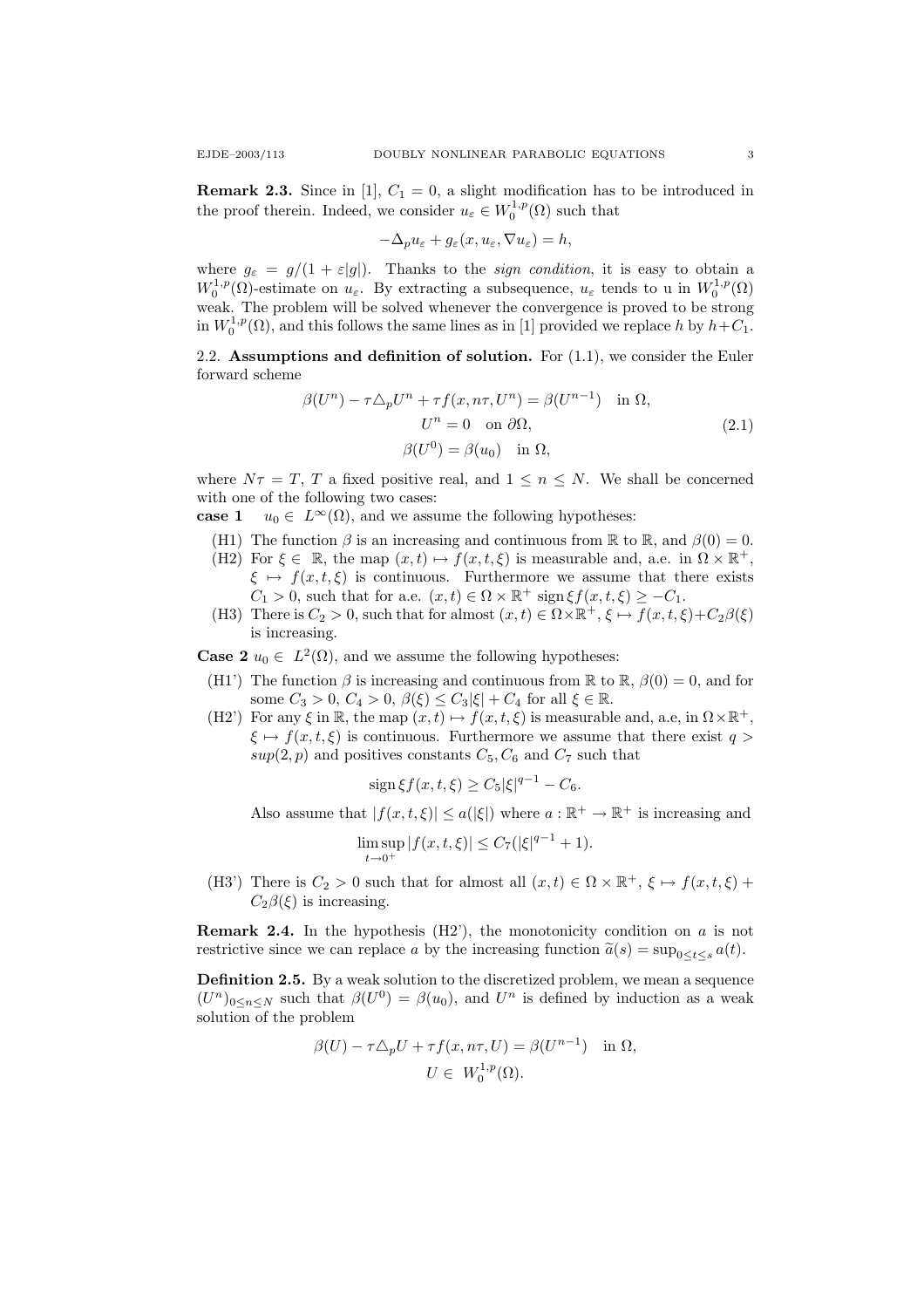### 3. Existence and uniqueness result

**Case 1:**  $u_0 \in L^{\infty}(\Omega)$ . Assume (H1)–(H3), we derive an a priori estimate.

**Lemma 3.1.** The function  $U^n$  is in  $L^{\infty}(\Omega)$  for  $n = 0, ..., N$ .

*Proof.* In this case  $U^0 \in L^{\infty}(\Omega)$ . To show that  $U^1 \in L^{\infty}(\Omega)$ , we can write (2.1) as

$$
-\tau \triangle_p U^1 + F_1(x, U^1) = \beta(u_0) + C_1 \operatorname{sign}(U^1) = \varphi_1
$$
  

$$
U^1 \in W_0^{1,p}(\Omega),
$$

where  $F_1(x,\xi) = \tau f(x,\tau,\xi) + \beta(\xi) + C_1 \text{sign}(\xi)$ , and  $\varphi_1 \in L^{\infty}(\Omega)$ . According to (H1) and (H2),  $\xi F_1(x,\xi) \geq 0$  for all  $\xi \in \mathbb{R}$ . By lemma 2.1 we can conclude that  $U^1 \in L^{\infty}(\Omega)$ . By a simple induction, we deduce that  $U^n \in L^{\infty}(\Omega)$  for all  $n = 0, \ldots, N.$ 

**Theorem 3.2.** For  $n = 1, ..., N$ , there exists a unique solution  $U^n$  of (2.1) in  $W_0^{1,p}(\Omega) \cap L^{\infty}(\Omega)$  provided that  $0 < \tau < \frac{1}{C_2}$ .

Proof. We can write (2.1) as

$$
-\tau \triangle_p U + F(x, U) = h,
$$
  

$$
U \in W_0^{1,p}(\Omega),
$$

where  $U = U^n$ ,  $h = \beta(U^{n-1})$  and  $F(x,\xi) = \tau f(x,n\tau,\xi) + \beta(\xi)$ . According to (H1) and (H2),

$$
\operatorname{sign}\xi F(x,\xi) \ge -\tau C_1 \quad \text{and} \quad h \in W^{-1,p'}(\Omega).
$$

Hence the existence follows from lemma 2.2.

Next, we obtain uniqueness. For simplicity, we set

$$
w = U^n
$$
,  $\overline{f}(x, w) = f(x, n\tau, U^n)$ , and  $g(x) = \beta(U^{n-1})$ 

Then problem (2.1) reads

$$
-\tau \Delta_p w + \tau \overline{f}(x, w) + \beta(w) = g(x),
$$
  
\n
$$
w \in W_0^{1, p}(\Omega) \cap L^{\infty}(\Omega).
$$
\n(3.1)

If  $w_1$  and  $w_2$  are two solutions of  $(3.1)$ , then

$$
-\tau \Delta_p w_1 + \tau \Delta_p w_2 + \tau(\overline{f}(x, w_1) - \overline{f}(x, w_2)) + \beta(w_1) - \beta(w_2) = 0.
$$
 (3.2)

Multiplying (3.2) by  $w_1 - w_2$  and integrating over  $\Omega$ , gives

$$
\langle -\tau \Delta_p w_1 + \tau \Delta_p w_2, w_1 - w_2 \rangle + \tau \int_{\Omega} \left( \overline{f}(x, w_1) - \overline{f}(x, w_2) \right) (w_1 - w_2) dx
$$

$$
+ \int_{\Omega} \left( \beta(w_1) - \beta(w_2) \right) (w_1 - w_2) dx = 0. \quad (3.3)
$$

Applying (H3) yields

$$
\int_{\Omega} \left( \overline{f}(x, w_1) - \overline{f}(x, w_2) \right) (w_1 - w_2) dx \geq -C_2 \int_{\Omega} \left( \beta(w_1) - \beta(w_2) \right) (w_1 - w_2) dx. \tag{3.4}
$$

Using this equation and the monotonicity condition of the  $p$ -Laplacian operator, (3.3) reduces to

$$
(1 - \tau C_2) \int_{\Omega} (\beta(w_1) - \beta(w_2))(w_1 - w_2) dx \le 0.
$$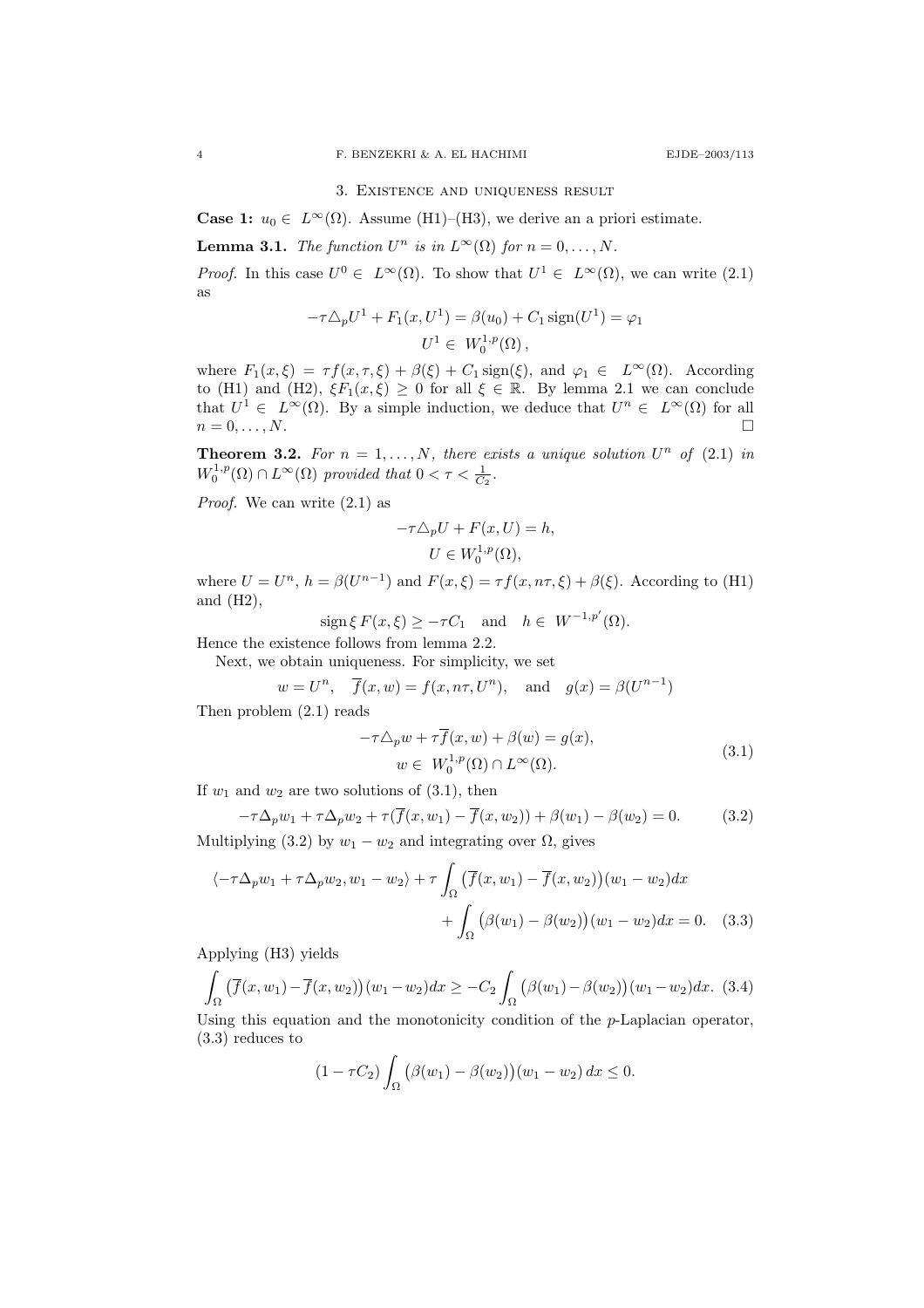Then by (H1), if  $\tau < 1/C_2$ , we get  $w_1 = w_2$ .

Uniqueness can be also obtained under the following assumption:

(H3") For all  $M > 0$ , there exists  $C_M > 0$  such that, if  $|\xi| + |\xi'| \leq M$  then

$$
|f(t, x, \xi) - f(t, x, \xi')|^{\alpha} \le C_M (\beta(\xi) - \beta(\xi'))(\xi - \xi')
$$
  
where  $\alpha = \begin{cases} 2 & \text{if } 1 < p \le 2, \\ p' & \text{if } p \ge 2. \end{cases}$ 

Proposition 3.3. Assume in the case 1 that (H1), (H2) and (H3") hold, and that  $p \geq 2d/(d+2)$ . Then the solution of (2.1) is unique provided that  $0 < \tau < \tau_1$ , where  $\tau_1$  is a prescribed constant.

*Proof.* Let  $w_1$  and  $w_2$  be two solutions of (3.1). Using the stability result which we will establish below (see theorem 4.1), we have

$$
||w_1||_{\infty} + ||w_2||_{\infty} \le M \quad \text{and} \quad \tau^{1/p} (||w_1||_{1,p} + ||w_2||_{1,p}) \le K,\tag{3.5}
$$

where  $M$  and  $K$  are positive constants which do not depend on  $N$ . Now, let us recall the relations verified by the p-Laplacian (see [8] or [12] for example). For every u and v in  $W_0^{1,p}(\Omega)$ , we have

$$
\langle -\Delta_p u + \Delta_p v, u - v \rangle \ge C_p ||u - v||_{1,p}^p \quad \text{if } p \ge 2
$$
\n
$$
||u - v||_2^2 \tag{3.6}
$$

$$
\langle -\Delta_p u + \Delta_p v, u - v \rangle \ge C_p \frac{\|u - v\|_{1,p}^2}{(\|u\|_{1,p} + \|v\|_{1,p})^{2-p}} \quad \text{if } 1 < p \le 2 \tag{3.7}
$$

(i) If  $p \ge 2$ , then from  $(3.3)$ ,  $(3.6)$ ,  $(H3")$ , Young's and Poincare's inequalities, we get

$$
\lambda_1 C_p \tau \|w_1 - w_2\|_p^p + \int_{\Omega} (\beta(w_1) - \beta(w_2)) (w_1 - w_2) dx
$$
  
\n
$$
\leq \frac{1}{p'C_M} \|\overline{f}(x, w_1) - \overline{f}(x, w_2)\|_{p'}^{p'} + \frac{\tau^p C_M^{p/p'}}{p} \|w_1 - w_2\|_p^p
$$
  
\n
$$
\leq \frac{1}{p'} \int_{\Omega} (\beta(w_1) - \beta(w_2)) (w_1 - w_2) dx + \frac{\tau^p C_M^{p/p'}}{p} \|w_1 - w_2\|_p^p,
$$

where  $\lambda_1$  is the first eigenvalue of  $-\Delta_p$ . Then, from (H1), we obtain

$$
\left(\lambda_1 C_p \tau - \frac{\tau^p C_M^{p/p'}}{p}\right) \|w_1 - w_2\|_p^p \le 0.
$$

Therefore, when  $0 < \tau < \left(\frac{p\lambda_1 C_p}{C_M^{p/p}}\right)^{1/(p-1)}$ , we get  $w_1 = w_2$ . (ii) If  $\frac{2d}{d+2} \le p \le 2$ , then from (3.3), (3.7), (H3") and Young's inequality, we obtain

$$
\tau^{2/p} \frac{C_p}{K^{2-p}} \|w_1 - w_2\|_{1,p}^2 + \int_{\Omega} (\beta(w_1) - \beta(w_2)) (w_1 - w_2) dx
$$
  
\n
$$
\leq \frac{1}{2C_M} \|\overline{f}(x, w_1) - \overline{f}(x, w_2)\|_2^2 + \frac{\tau^2 C_M}{2} \|w_1 - w_2\|_2^2
$$
  
\n
$$
\leq \frac{1}{2} \int_{\Omega} (\beta(w_1) - \beta(w_2)) (w_1 - w_2) dx + \frac{\tau^2 C_M}{2} \|w_1 - w_2\|_2^2.
$$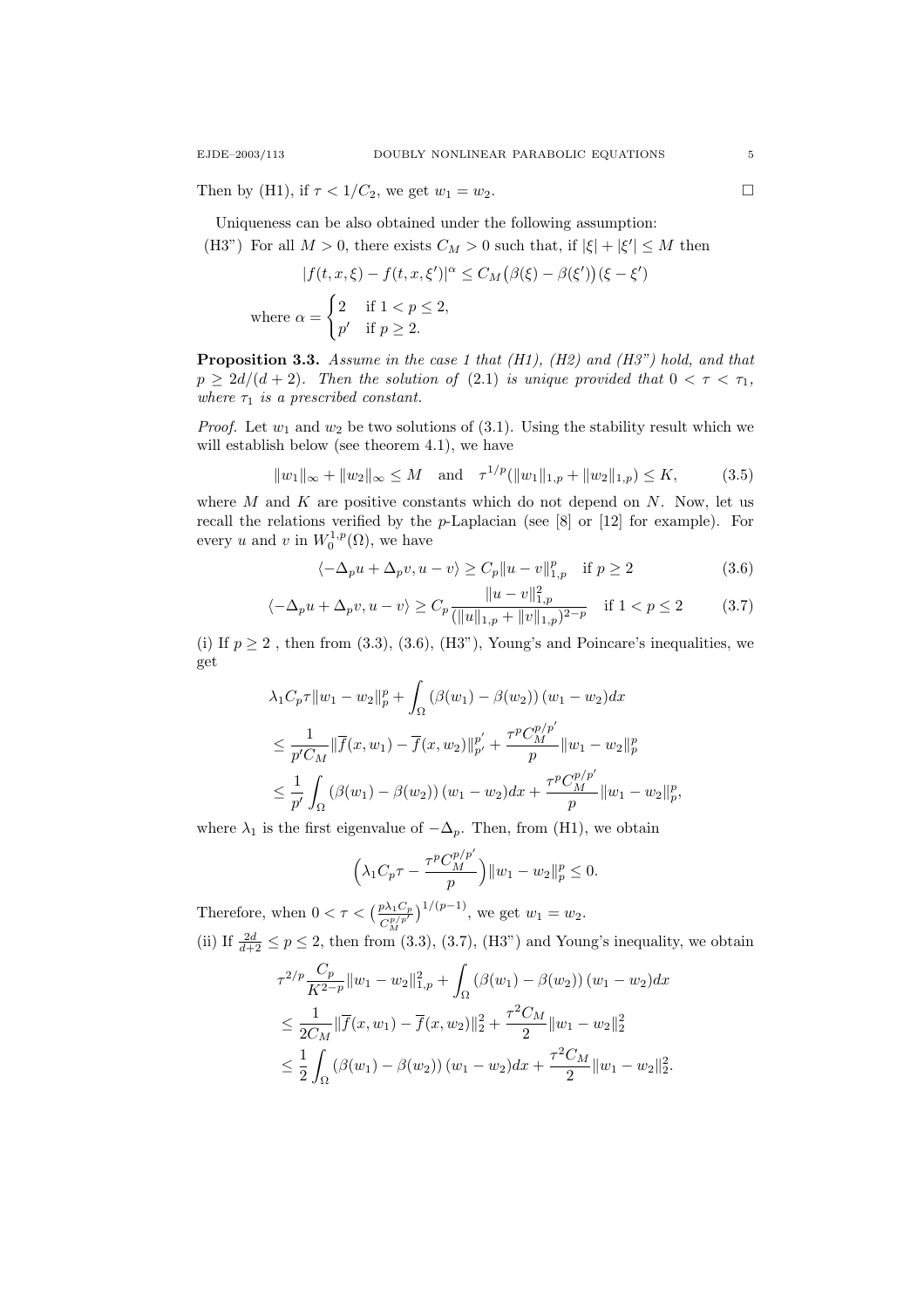Since  $p \ge \frac{2d}{d+2}$ , we have  $||w_1 - w_2||_2 \le C_p'||w_1 - w_2||_{1,p}$ . Then, from (H1), we obtain

$$
\tau^{2/p} \left( \frac{C_p}{K^{2-p}} - \frac{1}{2} \tau^{2/p'} C_M {C'_p}^2 \right) ||w_1 - w_2||_{1,p}^2 \le 0.
$$

Therefore, when  $0 < \tau < (\frac{2C_p}{C_{\rm M}C'^2}$  $\frac{2C_p}{C_M C_p^{\prime 2} K^{2-p}}$ )<sup>p'</sup>/<sup>2</sup>, we obtain  $w_1 = w_2$ .

**Case 2.** The function  $u_0$  is in  $L^2(\Omega)$ .

**Theorem 3.4.** We assume the hypotheses (H1')–(H3') and  $p \ge \frac{2d}{d+2}$ , then for each  $n = 1, \dots, N$  there exists a unique solution  $U^n$  of  $(2.1)$  in  $W_0^{1,p}(\Omega)$  provided that  $0 < \tau < 1/C_2$ .

The proofs of existence and uniqueness are the same as those of Theorem 3.2, with  $h = \beta(U^{n-1})$  in  $L^2(\Omega) \subset W^{-1,p'}(\Omega)$  for  $p \geq 2d/(d+2)$ . Therefore, we omit it.

#### 4. stability

**Case 1.** The function  $u_0$  in  $L^{\infty}(\Omega)$ .

**Theorem 4.1.** Assume (H1)–(H3). Then there exists  $C(T, u_0) > 0$  depending on T,  $u_0$ ,  $\beta$ ,  $g$  and  $\Omega$ , but not on N, such that for all  $n = 1, \cdots, N$ ,

$$
||U^n||_{\infty} \le C(T, u_0), \tag{4.1}
$$

$$
\int_{\Omega} \psi^*(\beta(U^n))dx + \tau \sum_{k=1}^n \|U^k\|_{1,p}^p \le C(T, u_0),\tag{4.2}
$$

$$
\sum_{k=1}^{n} \|\beta(U^{k}) - \beta(U^{k-1})\|_{2}^{2} \le C(T, u_{0}).
$$
\n(4.3)

*Proof.* (a) From lemma 3.1,  $U^n \in L^{\infty}(\Omega)$ . Then, multiplying the first equation of (2.1) by  $|\beta(U^n)|^k \beta(U^n)$ , using Hölder's inequality and the hypotheses on f, we obtain

$$
\|\beta(U^n)\|_{k+2}^{k+2} \le \|\beta(U^n)\|_{k+2}^{k+1} \|\beta(U^{n-1})\|_{k+2} + C\tau \|\beta(U^n)\|_{k+1}^{k+1}.
$$

Since  $\|\beta(U^n)\|_{k+1} \leq C \|\beta(U^n)\|_{k+2}$ , it follows that

$$
|\beta(U^n)\|_{k+2} \le \|\beta(U^{n-1})\|_{k+2} + C\tau,
$$

and, by induction, we deduce that

$$
\|\beta(U^n)\|_{k+2} \le \|\beta(u_0)\|_{k+2} + NC\tau.
$$

Finally, as  $k \to \infty$ , we obtain  $||U^n||_{\infty} \leq C(T, u_0)$ . Thus (4.1) is satisfied. (b) Multiplying the first equation of  $(2.1)$  (with k instead of n) by  $U^k$ , and using (H2) and the relation

$$
\int_{\Omega} \psi^*(\beta(U^k))dx - \int_{\Omega} \psi^*(\beta(U^{k-1}))dx \le \int_{\Omega} \left(\beta(U^k) - \beta(U^{k-1})\right)U^k dx,
$$

we obtain

$$
\int_{\Omega} \psi^*(\beta(U^k))dx - \int_{\Omega} \psi^*(\beta(U^{k-1}))dx + \tau \|U^k\|_{1,p}^p \le C_1 \tau \|U^k\|_1. \tag{4.4}
$$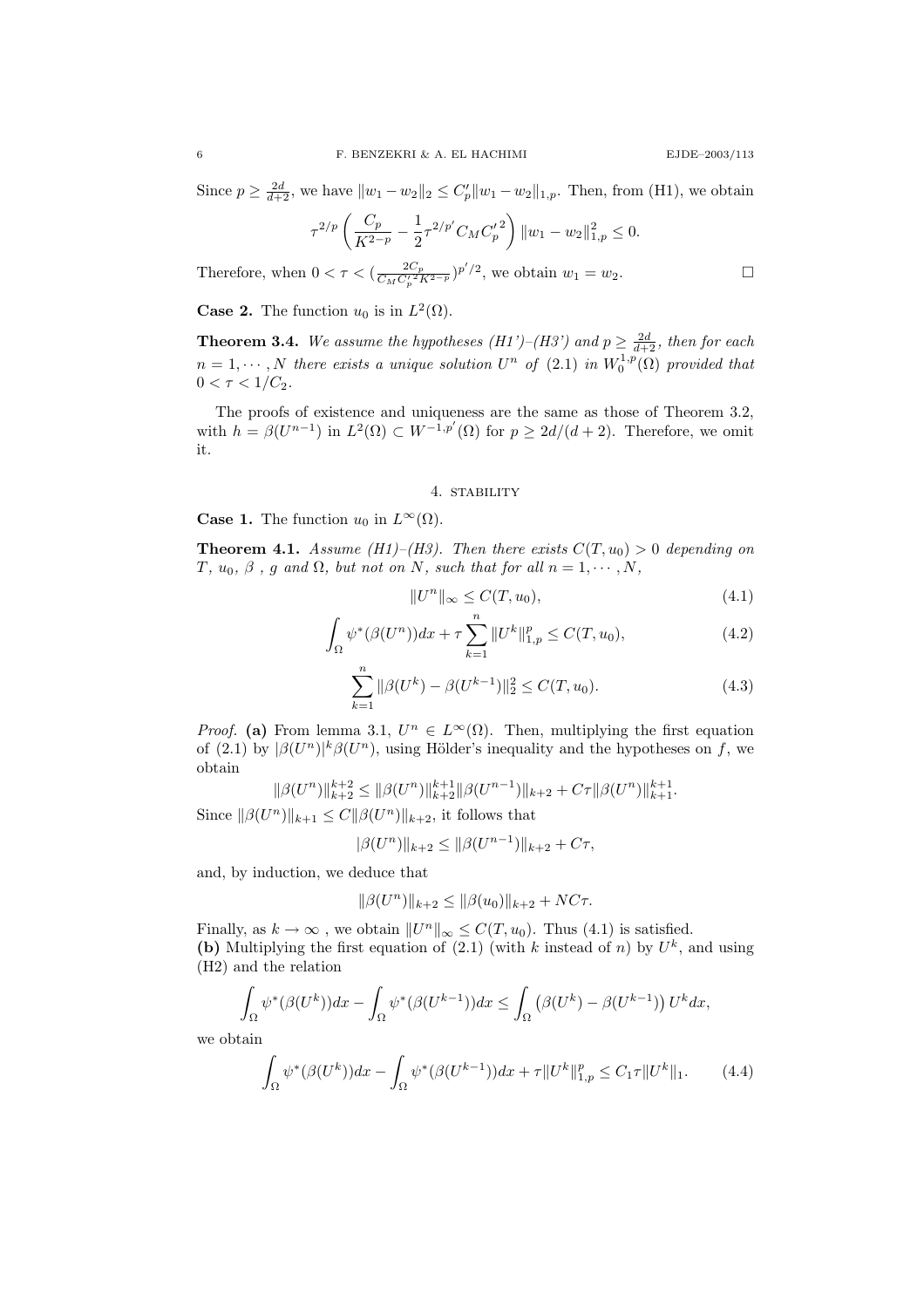Now, summing (4.4) from  $k = 1$  to n, gives

$$
\int_{\Omega} \psi^*(\beta(U^n)) \, dx + \tau \sum_{k=1}^n \|U^k\|_{1,p}^p \le C\tau \sum_{k=1}^n \|U^k\|_1 + \int_{\Omega} \psi^*(\beta(u_0)) \, dx. \tag{4.5}
$$

 $\chi$ From (4.5) and Lemma 3.1, we deduce (4.2).

(c) Multiplying the first equation of (2.1) (with k instead of n) by  $\beta(U^k)$  and using (H2), we have

$$
\int_{\Omega} \left( \beta(U^{k}) - \beta(U^{k-1}) \right) \beta(U^{k}) dx + \tau \langle -\Delta_{p} U^{k}, \beta(U^{k}) \rangle \leq C_{1} \tau \int_{\Omega} |\beta(U^{k})| dx. \tag{4.6}
$$

With the aid of the identity  $2a(a - b) = a^2 - b^2 + (a - b)^2$ , from (4.6) we obtain

$$
\|\beta(U^k)\|_2^2 - \|\beta(U^{k-1})\|_2^2 + \|\beta(U^k) - \beta(U^{k-1})\|_2^2 \le C\tau \|\beta(U^k)\|_1.
$$
 (4.7)

Now summing  $(4.7)$  from  $k = 1$  to n, yields

$$
\|\beta(U^n)\|_2^2 + \sum_{k=1}^n \|\beta(U^k) - \beta(U^{k-1})\|_2^2 \le \|\beta(u_0)\|_2^2 + C\tau \sum_{k=1}^n \|\beta(U^k)\|_1. \tag{4.8}
$$

Hence, by (4.8) and Lemma 3.1, we conclude (4.3).

$$
\Box
$$

**Case 2:** The function  $u_0$  is in  $L^2(\Omega)$ .

**Theorem 4.2.** We assume hypotheses (H1')–(H3') and  $p \geq 2d/(d+2)$ . Then there exists a positive constant  $C(T, u_0)$  such that, for all  $n = 1, \dots, N$ ,

$$
\int_{\Omega} \psi^*(\beta(U^n))dx + \tau \sum_{k=1}^n \|U^k\|_{1,p}^p + C\tau \sum_{k=1}^n \|U^k\|_q^q \le C(T, u_0)
$$
(4.9)

$$
\max_{1 \le k \le n} \|\beta(U^k)\|_2^2 + \sum_{k=1}^n \|\beta(U^k) - \beta(U^{k-1})\|_2^2 \le C(T, u_0). \tag{4.10}
$$

Proof. Since the proof is nearly the same as that of theorem 4.1, we just sketch it. (a) As for  $(4.5)$ , we obtain

$$
\int_{\Omega} \psi^*(\beta(U^n))dx + \tau \sum_{k=1}^n \|U^k\|_{1,p}^p + C\tau \sum_{k=1}^n \|U^k\|_{q}^q \leq C\tau \sum_{k=1}^n \|U^k\|_{1} + \int_{\Omega} \psi^*(\beta(u_0))dx.
$$

Thanks to Young's inequality, for all  $\varepsilon > 0$  there exists  $C_{\varepsilon}(T, u_0)$  such that

$$
\int_{\Omega} \psi^*(\beta(U^n))dx + \tau \sum_{k=1}^n \|U^k\|_{1,p}^p + C\tau \sum_{k=1}^n \|U^k\|_q^q \le \varepsilon \tau \sum_{k=1}^n \|U^k\|_p^p + C_{\varepsilon}(T, u_0).
$$

Now for a suitable choice of  $\varepsilon$ , we have

$$
\varepsilon \tau \sum_{k=1}^n \|U^k\|_p^p \le C_{\varepsilon}(T, u_0).
$$

Therefore, (4.9) is satisfied.

(b) From  $(4.8)$ ,  $(H1')$  and  $(H2')$ , we obtain

$$
\|\beta(U^n)\|_2^2 + \sum_{k=1}^n \|\beta(U^k) - \beta(U^{k-1})\|_2^2 \le \|\beta(u_0)\|_2^2 + C\tau \sum_{k=1}^n \|\beta(U^k)\|_1
$$
  
As in (a), we conclude (4.10).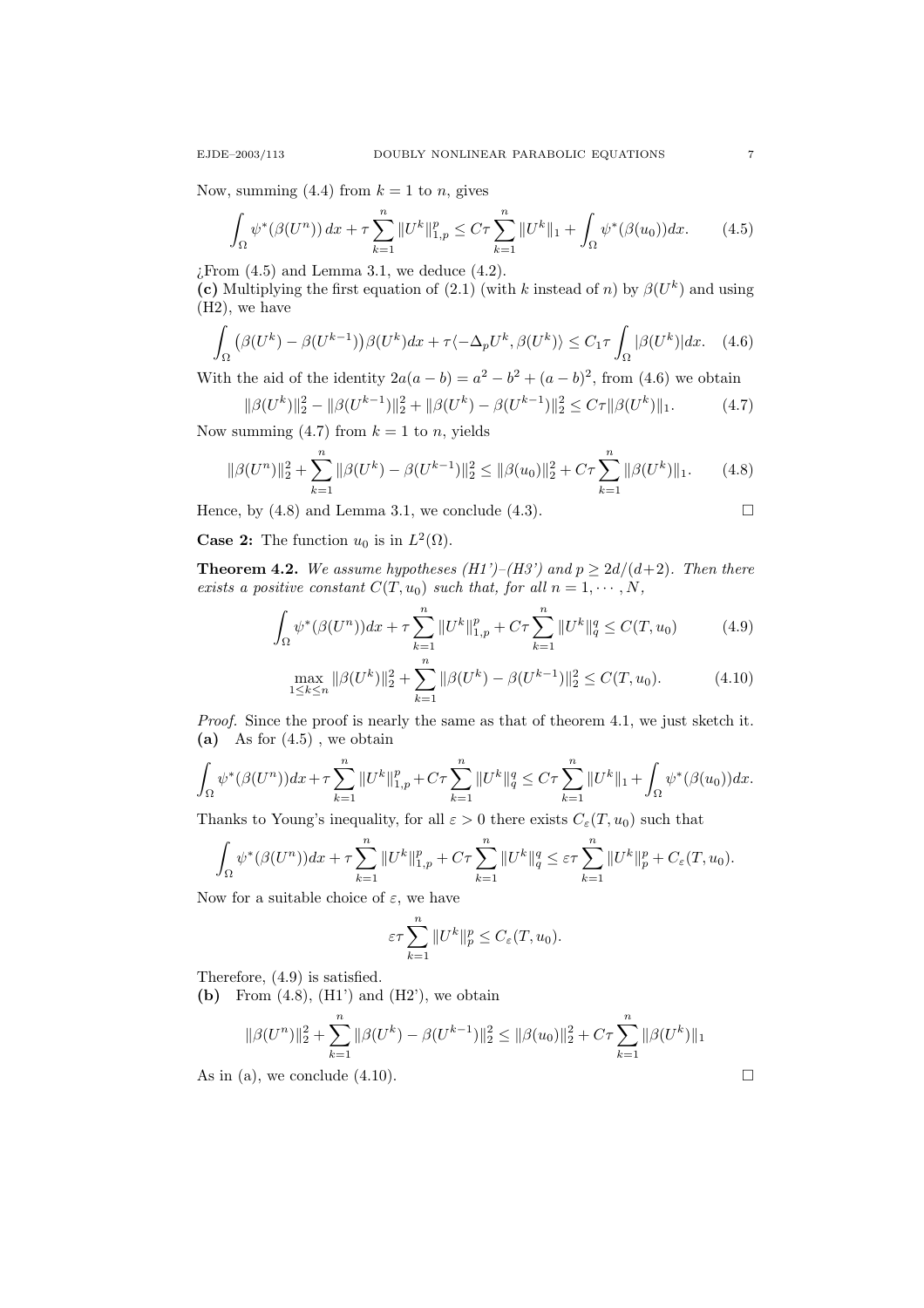#### 5. The semi-discrete dynamical system

In the remainder sections, we assume  $u_0 \in L^2(\Omega)$  and the hypotheses (H1<sup>'</sup>)-(H3'), we fix  $\tau$  such that  $0 < \tau < \min(1, \frac{1}{C_2})$ , and assume that  $p > 2d/(d+2)$ . Theorem 3.4 allows us to define a map  $S_{\tau}$  on  $L^2(\Omega)$  by setting

$$
S_{\tau}U^{n-1} = U^n.
$$

Since  $S_{\tau}$  is continuous, we have  $S_{\tau}^n U^0 = U^n$ .

Our aim is to study the discrete dynamical system associated with (2.1). We begin by showing the existence of absorbing balls in  $L^{\infty}(\Omega)$ . (We refer to [13] for the definition of absorbing sets and global attractor).

## 5.1. Absorbing sets in  $L^{\infty}(\Omega)$ .

**Lemma 5.1.** If  $p > 2d/(d+1)$ , then there exists  $n(d, p) \in \mathbb{N}^*$  depending on d and p, and  $C > 0$  depending on d,  $\Omega$  and the constants in  $(H1')-(H3')$  such that

$$
U^n \in L^{\infty}(\Omega) \quad \text{for all } n \ge n(d, p), \tag{5.1}
$$

$$
||U^{n(d,p)}||_{\infty} \leq \frac{C}{\tau^{\alpha+\alpha^2+\cdots+\alpha^{n(d,p)}}} (||u_0||_2^{\alpha^{n(d,p)}} + 1),
$$
\n(5.2)

where  $\alpha = p'/p$ . Moreover, if  $d = 1, d = 2$  or  $d < 2p$  then  $n(d, p) = 1$ .

Proof. The proof follows from a repeated application of lemma 2.1. We can write (2.1) as

$$
-\tau \Delta_p(U^m) + F_m(x, U^m) = \beta(U^{m-1}) + C_6 sign(U^m) = T_m \text{ in } \Omega,
$$
  

$$
U^m = 0 \text{ on } \partial\Omega,
$$

where  $F_m(x,\xi) = \tau f(x,m\tau,\xi) + \beta(\xi) + C_6sign(\xi)$ . Note that by (H1') and (H2') we have  $\xi F_m(x,\xi) \geq 0$  for all  $\xi$  and  $T_m \in W^{-1,p'}(\Omega)$ .

Now, applying lemma 2.1, we can find an increasing sequence  $(\alpha(m))_{m\geq 1}$  such that

$$
\alpha(m) \ge p', \quad \frac{1}{\alpha(m+1)} = \frac{1}{(p-1)\alpha(m)} - \frac{1}{d},\tag{5.3}
$$

$$
||U^m||_{\alpha(m)} \le \frac{C_m}{\tau^{\alpha + \alpha^2 + \dots + \alpha^m}} (||u_0||_2^{\alpha^m} + 1).
$$
 (5.4)

We shall stop the iteration on m once we have  $\alpha(m-1) > d/p$ . Indeed, if  $q > d/p$ , then there exists  $r > d/(p-1)$  such that  $L^q(\Omega) \subset W^{-1,r}(\Omega)$ . Then we have  $T_m \in W^{-1,r}(\Omega)$  and thus  $U^m \in L^{\infty}(\Omega)$ .  $n(d, p)$  will be the first integer m such that  $\alpha(m-1) > d/p$ . Then (5.2) follows from (5.4) and lemma 2.1.

**Remark 5.2.** (i) If  $d = 1$  or  $d = 2$ , then for all  $q > 1$ , we have  $L^2(\Omega) \subset W^{-1,q}(\Omega)$ , in particular for  $q > \frac{d}{p-1}$ . If  $d \geq 3$  and  $d < 2p$ , we can choose  $q > 1$  to be such that  $\frac{d}{p-1} < q < \frac{2d}{d-2}$ . In the two cases,  $T_1 \in W^{-1,q}(\Omega)$  for some  $q > \frac{d}{p-1}$  and, from lemma 2.1,  $U^1 \in L^{\infty}(\Omega)$ . We have then  $n(d, p) = 1$ .

(ii) If  $\alpha(m) \leq \frac{d}{p}$  for all m, then  $l = \lim_{m \to \infty} \alpha(m)$  exists and equals  $\frac{2-p}{p-1}d$ . Consequently, for  $p > 2d/(d+1)$ , we have  $l < p'$ , which contradicts the fact that  $\alpha(m) \geq p'$ . Hence, the existence of  $n(d, p)$  is justified.

In the remaining of this article, we set  $n_0 = n(d, p)$  and  $C_1 = C(||u_0||_2^{a_{n_0}} + 1)$ .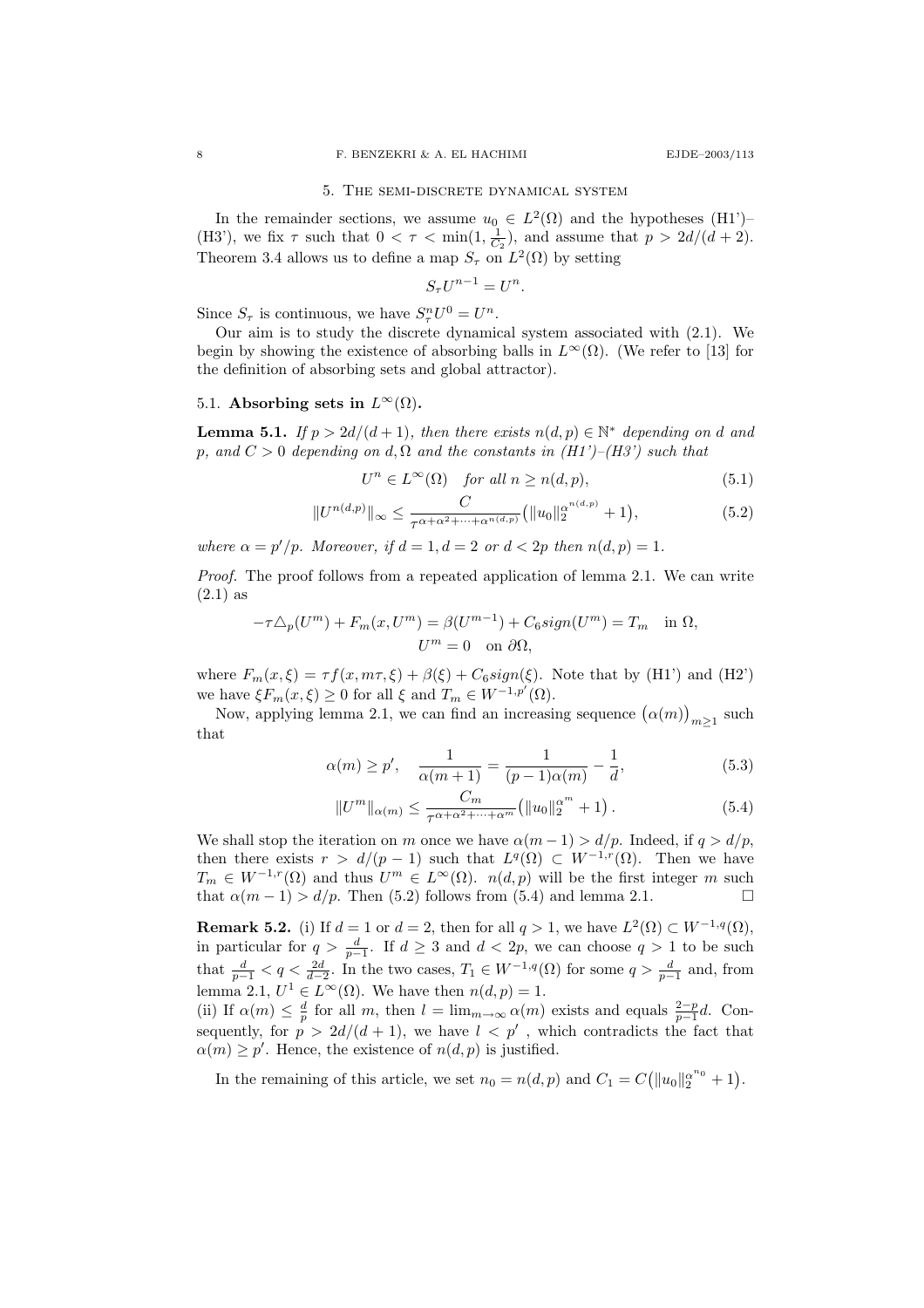**Lemma 5.3.** Let k be such that  $1 < k < q-1$  and  $k \leq 1 + \frac{1}{n_0}$ . Then, there exist  $\gamma > 0, \delta > 0$  depending on the data of (H1')–(H3') and  $\mu > 0$  depending on  $n_0, q, \gamma, \delta, k$  such that, for all  $n \geq n_0$ , we have

$$
\|\beta(U^n)\|_{\infty} \le \left(\frac{\delta}{\gamma}\right)^{1/(q-1)} + \frac{C_1 + \mu}{\left(\tau^{\beta}(n - n_0 + 1)\right)^{1/(k-1)}},
$$
  
where  $\beta = \begin{cases} 1 & \text{if } \alpha \le 1, \\ \alpha^{n_0} & \text{if } \alpha \ge 1. \end{cases}$ 

*Proof.* From lemma 5.1, for  $n \geq n_0$ , we have

$$
U^n \in L^{\infty}(\Omega) \text{ and } ||U^{n_0}||_{\infty} \leq C_1/\tau^{\alpha + \alpha^2 + \dots + \alpha^{n_0}}.
$$

Multiplying the first equation of (2.1) by  $\left|\beta(U^n)\right|^m\beta(U^n)$  for some positive integer  $m$ , we derive from  $(H1')$  and  $(H2')$ , after dropping some positive terms, that

$$
\|\beta(U^n)\|_{m+2}^{m+2} \le \int_{\Omega} |\beta(U^n)|^{m+1} \beta(U^{n-1}) dx + C\tau \|\beta(U^n)\|_{m+1}^{m+1} - C\tau \|\beta(U^n)\|_{m+q}^{m+q}.
$$

By setting

$$
y_m^n = ||\beta(U^n)||_{m+2}
$$
 and  $z_n = ||\beta(U^n)||_{\infty}$ ,

and using Hölder's inequality, we deduce the existence of two constants  $\gamma > 0, \delta > 0$ (not depending on  $m$  nor on  $U<sup>n</sup>$ ) such that

$$
y_m^n + \gamma \tau (y_m^n)^{q-1} \le \delta \tau + y_m^{n-1}.
$$

As m approaches infinity, we then obtain

$$
z_n + \gamma \tau z_n^{q-1} \le \delta \tau + z_{n-1},
$$

with  $z_{n_0} \leq C_1/\tau^{\alpha+\alpha^2+\cdots+\alpha^{n_0}}$ . (i) If  $\alpha \leq 1$ , then  $\alpha + \alpha^2 + \cdots + \alpha^{n_0} \leq n_0$ . So, we have

$$
z_{n_0} \le C_1/\tau^{n_0},
$$
  

$$
z_n + \gamma \tau z_n^{q-1} \le \delta \tau + z_{n-1}.
$$

Then we can apply [4, Lemma 7.1] to obtain

$$
z_n \leq {\left(\frac{\delta}{\gamma}\right)}^{1/(q-1)} + \frac{C_1 + \mu}{\left(\tau(n - n_0 + 1)\right)^{\frac{1}{k-1}}} \equiv c_\alpha(n).
$$

(ii) If  $\alpha \ge 1$ , then  $\alpha + \alpha^2 + \cdots + \alpha^{n_0} \le n_0 \alpha^{n_0}$ . By setting  $\tau_1 = \tau^{\alpha^{n_0}}$ , we have

$$
z_{n_0} \leq C_1/\tau_1^{n_0},
$$
  

$$
z_n + \gamma' \tau_1 z_n^{q-1} \leq \delta' \tau_1 + z_{n-1},
$$

where  $\gamma' = \tau^{1-\alpha^{n_0}}\gamma$  and  $\delta' = \tau^{1-\alpha^{n_0}}\delta$ . Then, once again, we can apply [4, lemma 7.1] to obtain

$$
z_n \leq \left(\frac{\delta}{\gamma}\right)^{1/(q-1)} + \frac{C_1 + \mu}{\left(\tau_1(n - n_0 + 1)\right)^{\frac{1}{k-1}}} \equiv c_\alpha(n).
$$

 $\Box$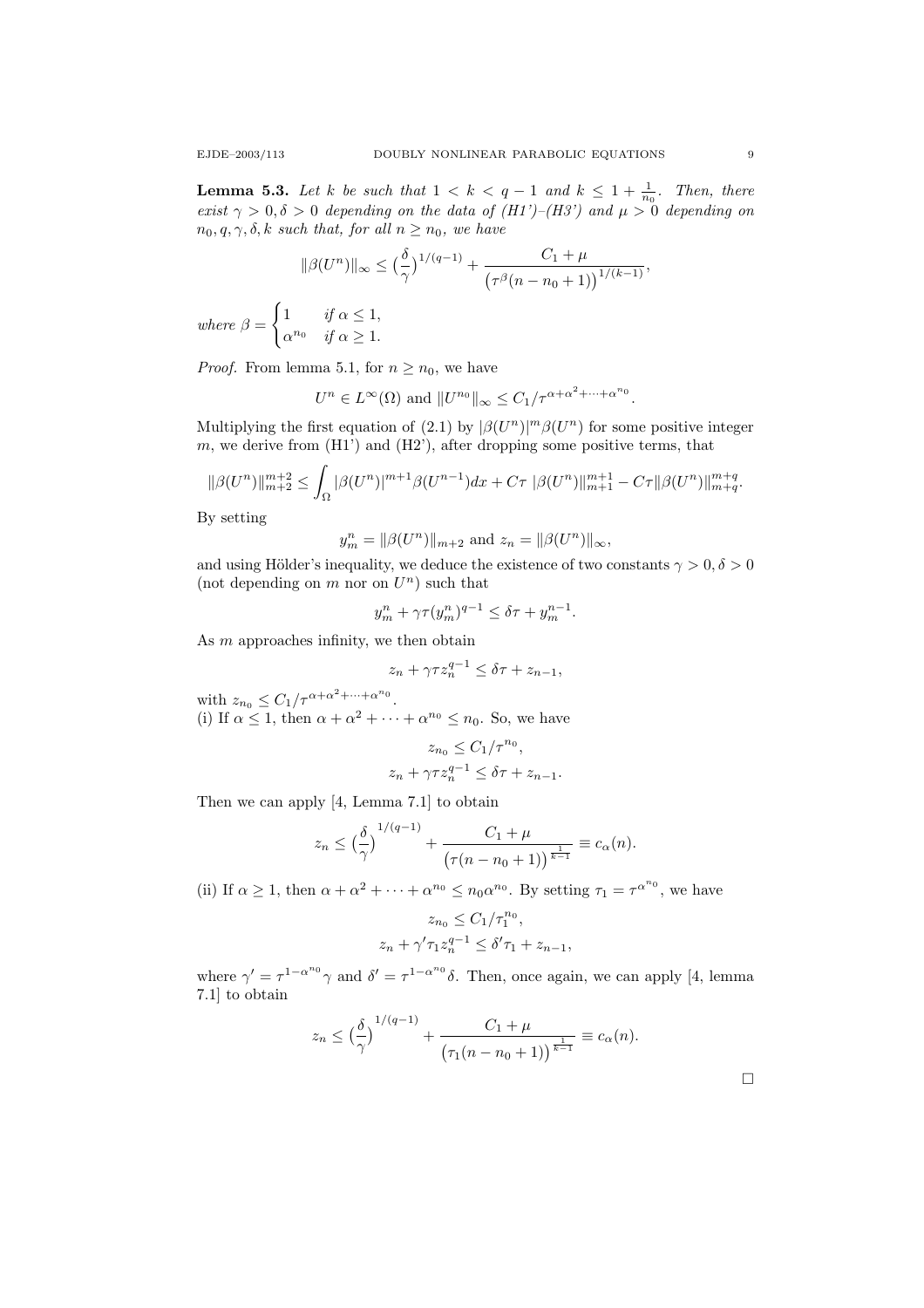**Remark 5.4.** In the case  $\alpha \geq 1$ , a slight modification has to be introduced in the proof of [4, lemma 7.1], since  $\mu$  depends on  $\delta'$  and  $\gamma'$  and hence on  $\tau$ . In fact, with the same notation, it suffices to choose  $\mu$  such that

$$
\gamma \left(\frac{\delta}{\gamma}\right)^{1-\frac{k}{q-1}} \mu^{k-1} \geq 2^{\frac{1}{k-1}}/(k-1).
$$

and to remark that  $\gamma' \geq \gamma$ .

Consequently, lemma 5.3 implies that there exist absorbing sets in  $L^q(\Omega)$  for all  $q \in [1,\infty]$ . Indeed, this is due to the fact that

$$
||U^n||_{\infty} \le \max(\beta^{-1}(c_{\alpha}(n)), |\beta^{-1}(-c_{\alpha}(n))|),
$$

for all  $n \geq n_0$ , with  $c_\alpha(n) \to \left(\frac{\delta}{\gamma}\right)^{1/(q-1)}$  as  $n \to \infty$ .

5.2. Absorbing sets in  $W_0^{1,p}(\Omega)$ , existence of the the global attractor. Multiplying equation (2.1) by  $\delta_n = U^n - U^{n-1}$ , we obtain

$$
\langle \frac{\beta(U^{n}) - \beta(U^{n-1})}{\tau}, \delta_{n} \rangle + \int_{\Omega} |\nabla U^{n}|^{p-2} \nabla U^{n} . (\nabla U^{n} - \nabla U^{n-1}) dx + \langle f(x, n\tau, U^{n}), \delta_{n} \rangle = 0.
$$
 (5.5)

By setting

$$
F_{\beta}(u) = \int_0^u \left( f(x, n\tau, w) + C_2 \beta(w) \right) dw,
$$

we deduce from (H3') that  $F'_{\beta}(u)(u - v) \geq F_{\beta}(u) - F_{\beta}(v)$ , and then

$$
\langle f(x, n\tau, U^n), \delta_n \rangle = \langle f(x, n\tau, U^n) + C_2 \beta(U^n), \delta_n \rangle - C_2 \langle \beta(U^n), \delta_n \rangle
$$
  
 
$$
\geq \int_{\Omega} \left( F_{\beta}(U^n) - F_{\beta}(U^{n-1}) \right) dx - C_2 \langle \beta(U^n), \delta_n \rangle.
$$

Now, using (H1'), we get  $\psi'(v)(u - v) \leq \psi(u) - \psi(v)$ . Therefore,

$$
\int_{\Omega} \beta(U^n)(U^n - U^{n-1})dx
$$
\n
$$
= \int_{\Omega} \left(\beta(U^n) - \beta(U^{n-1})\right)(U^n - U^{n-1})dx + \int_{\Omega} \beta(U^{n-1})(U^n - U^{n-1})dx
$$
\n
$$
\leq \int_{\Omega} \left(\beta(U^n) - \beta(U^{n-1})\right)(U^n - U^{n-1})dx + \int_{\Omega} \left(\psi(U^n) - \psi(U^{n-1})\right)dx.
$$

With the aid of the inequality

$$
|a|^{p-2}a.(a-b) \ge \frac{1}{p}|a|^p - \frac{1}{p}|b|^p,\tag{5.6}
$$

we obtain

$$
\int_{\Omega} |\nabla U^n|^{p-2} \nabla U^n \cdot (\nabla U^n - \nabla U^{n-1}) dx \ge \frac{1}{p} ||U^n||_{1,p}^p - \frac{1}{p} ||U^{n-1}||_{1,p}^p. \tag{5.7}
$$

Since  $\tau < 1/C_2$ , from (5.5) we obtain

$$
\frac{1}{p}||U^n||_{1,p}^p + \int_{\Omega} F_{\beta}(U^n)dx \le C_2 \int_{\Omega} \left(\psi(U^n) - \psi(U^{n-1})\right)dx + \int_{\Omega} F_{\beta}(U^{n-1})dx. \tag{5.8}
$$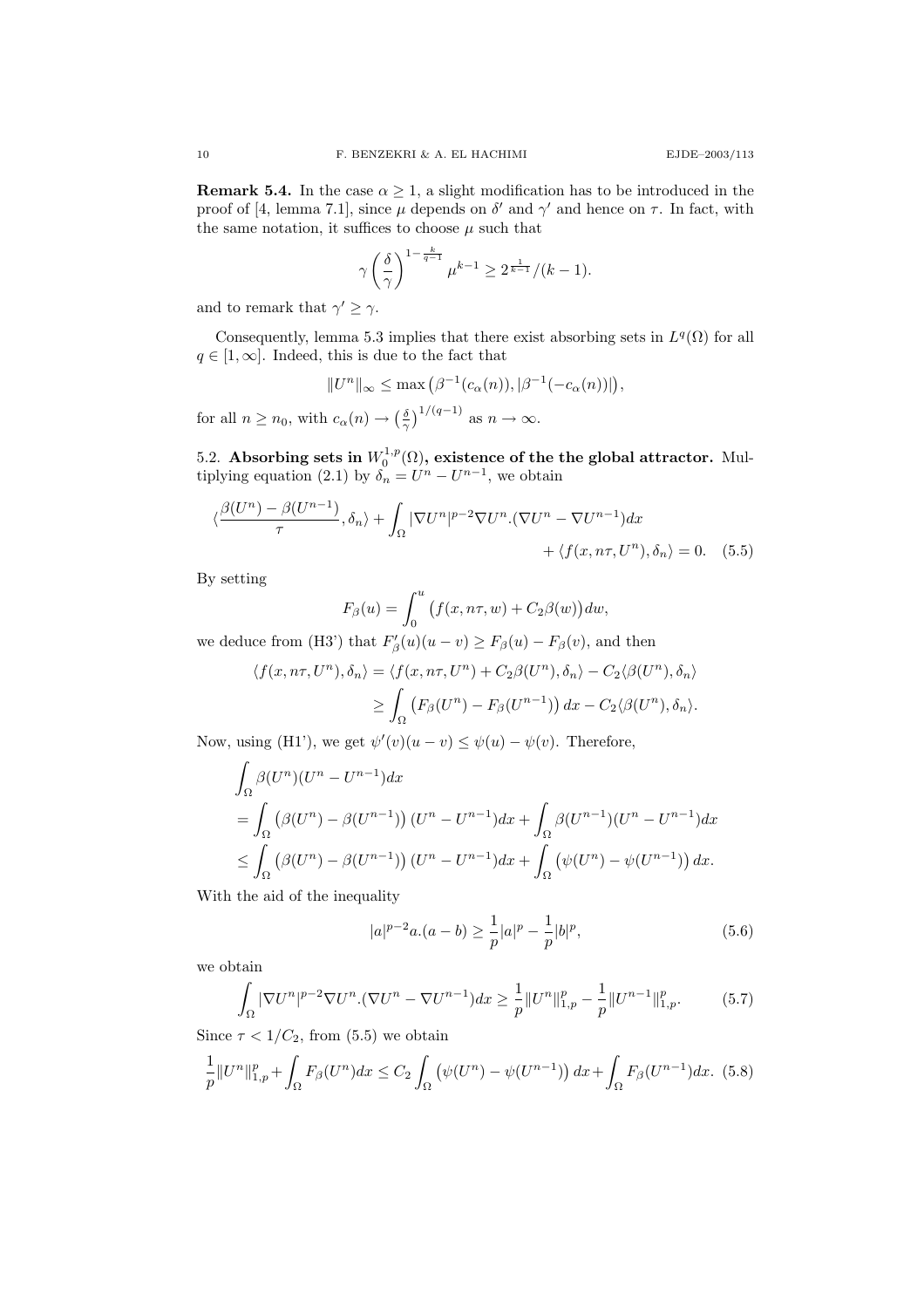Now, setting  $F(u) = \int_0^u f(x, n\tau, w) dw$  yields

$$
\int_{\Omega} F_{\beta}(u)dx = \int_{\Omega} F(u)dx + C_2 \int_{\Omega} \psi(u)dx.
$$

Hence, from (5.8), we get

$$
\frac{1}{p}||U^n||_{1,p}^p + \int_{\Omega} F(U^n)dx \le \frac{1}{p}||U^{n-1}||_{1,p}^p + \int_{\Omega} F(U^{n-1})dx.
$$

By setting

$$
y_n = \frac{1}{p} ||U^n||_{1,p}^p + \int_{\Omega} F(U^n) dx,
$$

we get  $y_n \leq y_{n-1}$ . And by choosing  $N\tau = 1$ , using the boundedness of  $U^n$  and the stability analysis, there exists  $n<sub>\tau</sub> > 0$  such that

$$
\tau \sum_{n=n_0}^{n_0+N} y^n \le a_1, \quad \text{for all } n \ge n_\tau.
$$

Then we apply the discrete version of the uniform Gronwall lemma [4, Lemma 7.5] with  $h_n = 0$  to obtain

$$
\frac{1}{p}||U^n||_{1,p}^p + \int_{\Omega} F(U^n)dx \le C \quad \text{ for all } n \ge n_{\tau}.
$$

On the other hand, since  $U^n$  is bounded, we deduce that  $||U^n||_{1,p} \leq C$ . We have then proved the following result.

**Proposition 5.5.** If  $\tau < 1/C_2$ , there exist absorbing sets in  $L^{\infty}(\Omega) \cap W_0^{1,p}(\Omega)$ . More precisely, for any  $u_0 \in L^2(\Omega)$ , there exists a positive integer  $n_{\tau}$  such that

$$
||U^n||_{\infty} + ||U^n||_{1,p} \le C, \quad \forall n \ge n_{\tau}, \tag{5.9}
$$

where C does not depend on  $\tau$ .

For the nonlinear map  $S_{\tau}$  to satisfy the properties of the semi-group, namely  $S^{n+p}_{\tau} = S^{n}_{\tau} \circ S^{p}_{\tau}$ , we need (2.1) to be autonomous. So, we assume that  $f(x, t, \xi) \equiv$  $f(x,\xi)$ . Thus,  $S_{\tau}$  defines a semi-group from  $L^2(\Omega)$  into itself and possesses and  $f(x,\xi)$ . absorbing ball B in  $L^{\infty}(\Omega) \cap W_0^{1,p}(\Omega)$ . Setting

$$
\mathcal{A}_\tau = \bigcap_{n \in \mathbb{N}} \overline{\cup_{m \geq n} S_\tau^m(B)},
$$

 $\mathcal{A}_{\tau}$  is a compact subset of  $L^2(\Omega)$  which attracts all solutions. That means that for all  $u_0 \in L^2(\Omega)$ ,

$$
\text{dist}(\mathcal{A}_{\tau}, S_{\tau}^n u_0) \mapsto 0 \quad \text{as } n \mapsto \infty.
$$

Therefore, we have proved the following result.

**Theorem 5.6.** Assuming that  $u_0 \in L^2(\Omega)$  and  $(H1')$ – $(H3')$ , the discrete problem (2.1) has an associated solution semi-group  $S_{\tau}$  that maps  $L^2(\Omega)$  into  $L^{\infty}(\Omega) \cap$  $W_0^{1,p}(\Omega)$ . This semi-group has a compact attractor which is bounded in  $L^{\infty}(\Omega)$  $W_0^{1,p}(\Omega)$ .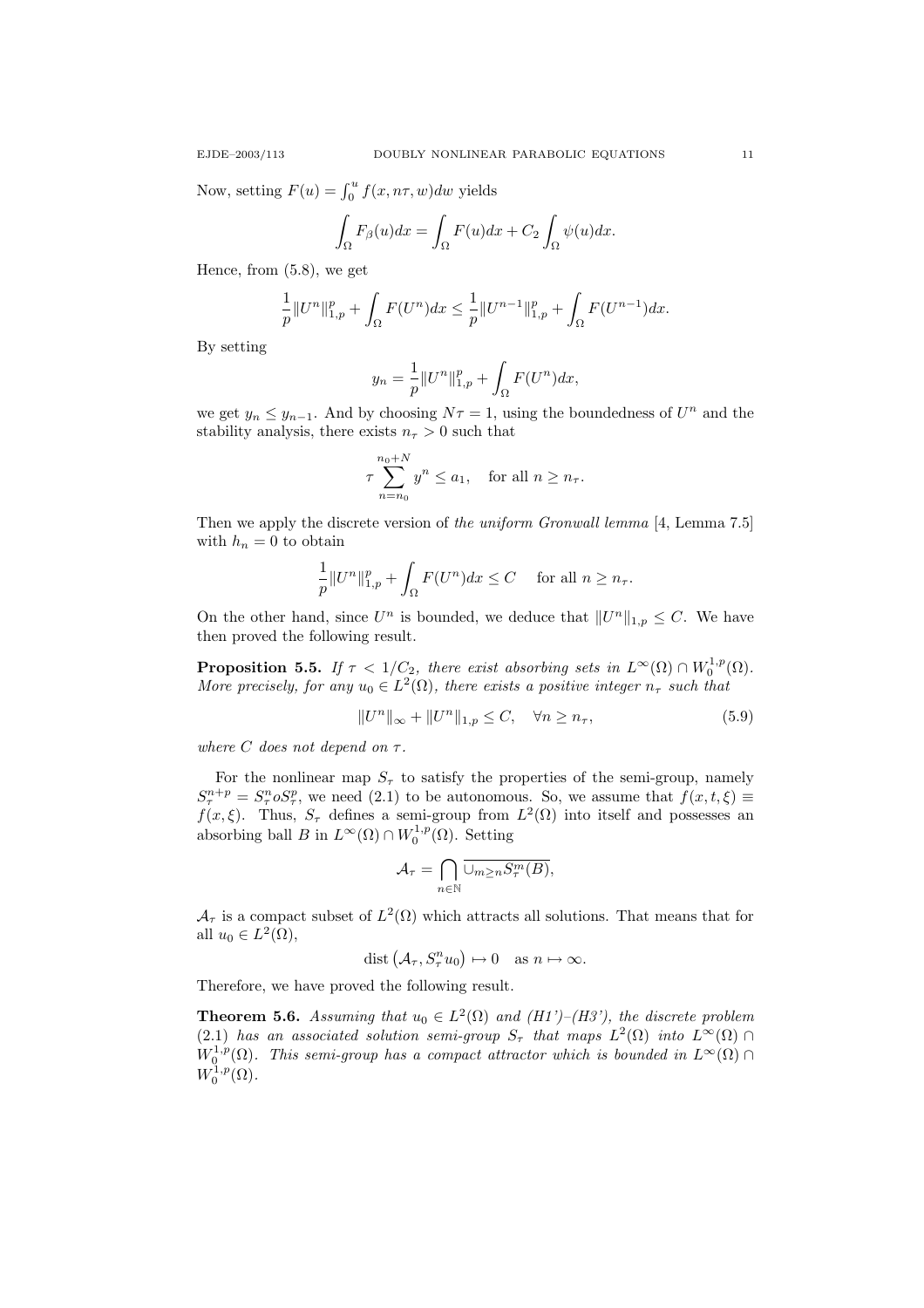#### 6. Additional regularity for the attractor

In this section, we shall show supplementary regularity estimates on the solutions of problem (2.1) in the particular case where  $\beta(\xi) = \xi$ . We obtain therefore more regularity for the attractor obtained in section 5. The assumptions are similar to those used for the continuous problem in [7]; namely  $u_o \in L^2(\Omega)$  and f verifying the following assumption

(H4')  $f(x, t, \xi) = g(\xi) - h(x)$  where  $h \in L^{\infty}(\Omega)$  and g satisfying the conditions  $(H1')$ – $(H3')$ .

The problem (2.1) becomes

$$
\delta_n - \Delta_p U^n + g(U^n) = f,\tag{6.1}
$$

where  $\delta_n = \frac{U^n - U^{n-1}}{\tau}$  $\frac{U^{n-1}}{\tau}$ . First, we state the following lemma which we shall use to prove the main result of this section.

**Lemma 6.1.** There exists a positive constant C such that for all  $n_0 > n_{\tau}$ , and all  $N$  in  $\mathbb{N}$ , we have

$$
\tau \sum_{n=n_0}^{n_0+N} \|\delta_n\|_2^2 \le C. \tag{6.2}
$$

*Proof.* Multiplying (6.1) by  $\delta_n$ , using (5.7), (5.9), (H4') and Young's inequality, we get after some simple calculations

$$
\frac{1}{4}\tau \|\delta_n\|_2^2 + \frac{1}{p} \|U^n\|_{1,p}^p - \frac{1}{p} \|U^{n-1}\|_{1,p}^p \le C\tau.
$$
\n(6.3)

Summing (6.3) from  $n = n_0$  to  $n = n_0 + N$ , yields

$$
\frac{1}{4}\tau \sum_{n=n_0}^{n_0+N} \|\delta_n\|_2^2 + \frac{1}{p} \|U^{n_0+N}\|_{1,p}^p \le \frac{1}{p} \|U^{n_0}\|_{1,p}^p + CN\tau.
$$
 (6.4)

Now, if  $n_0 \ge n_\tau$ ,  $U^{n_0}$  is in an  $W_0^{1,p}(\Omega)$ -absorbing ball, and Choosing  $N\tau = 1$ , we therefore obtain (6.2) from (6.4).

**Theorem 6.2.** For all  $n \geq n_{\tau}$ , we have  $\|\delta_n\|_2 \leq C$ , where C is a positive constant.

*Proof.* By subtracting equation (6.1) with  $n-1$  instead of n, from equation (6.1) and multiplying the difference by  $\delta_n$ , we deduce from the monotonicity of the p-Laplacian operator, Young's inequality and (H3') that

$$
\frac{1}{2} \|\delta_n\|_2^2 \le \frac{1}{2} \|\delta_{n-1}\|_2^2 + C\tau \|\delta_n\|_2^2.
$$

Setting  $y_n = \frac{1}{2} ||\delta_n||_2^2$  and  $h_n = C ||\delta_n||_2^2$ , and using [4, lemma 7.5] and lemma 6.1, we deduce that

$$
y_{n+N} \le \frac{C}{N\tau} + C.
$$

If  $n > n_{\tau}$  and  $N_{\tau} = 1$ , then we get the desired estimate.

Using this theorem, we have the following regularizing estimates.

**Corollary 6.3.** If  $p > 2d/(d+2)$  and  $p \neq 2$ , then there exists some  $\sigma$ ,  $0 < \sigma < 1$ , such that

$$
||U^n||_{B^{1+\sigma,p}_{\infty}(\Omega)} \leq C \text{ for all } n \geq n_{\tau},
$$

where  $B_{\infty}^{\alpha,p}(\Omega)$  denotes a Besov space defined by real interpolation method.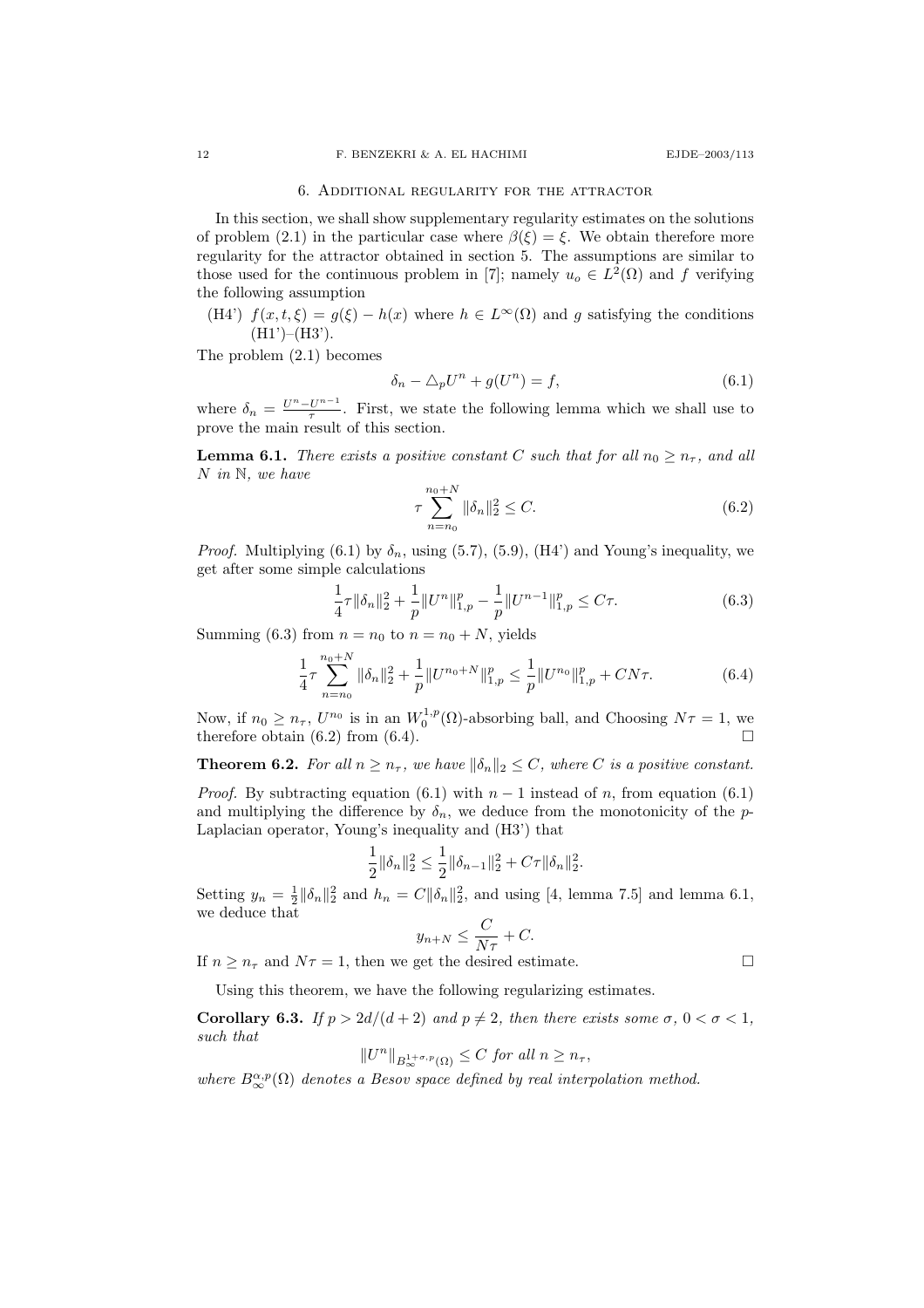If  $p = 2$ , then  $||U^n||_{W^{2,2}(\Omega)} \leq C$  for all  $n \geq n_{\tau}$ .

*Proof.* (i) If  $2d/(d+2) < p < 2$  then there exists some  $\sigma'$ ,  $0 < \sigma' < 1$  such that

$$
L^{2}(\Omega) \hookrightarrow W^{-\sigma', p'}(\Omega) \tag{6.5}
$$

By  $(6.1)$ ,  $(6.5)$ ,  $(H4')$  and theorem 6.2 we get

$$
\|-\Delta_p U^n\|_{B^{-\sigma',p'}_{\infty}(\Omega)}\leq C\quad\text{ for all }n\geq n_\tau.
$$

Therefore, Simon's regularity result in [12] yields

$$
||U^n||_{B^{1+(1-\sigma')(p-1)^2,p}(\Omega)} \leq C \quad \text{ for all } n \geq n_{\tau}.
$$

(ii) If  $p > 2$ , then, by (6.1), (H4') and theorem 6.2, we get  $\| - \Delta_p U^n \|_{p'} \leq C$  for all  $n \geq n_{\tau}$ . Therefore, Simon's regularity result in [12] yields

$$
\|U^n\|_{B_\infty^{\frac{1}{1+\frac{1}{(p-1)^2},p}}(\Omega)}\leq C\quad\text{ for all }n\geq n_\tau.
$$

(iii) For  $p = 2$ , see [4].

#### **ACKNOWLEDGEMENT**

The authors would like to thank the referee for his interest on this work and his helpful remarks.

#### **REFERENCES**

- [1] A. Bensoussan, L. Boccardo and F. Murat, On a nonlinear P.D.E. having natural growth  $terms and unbounded solutions, Ann. Inst. H. poincaré  $5(1988)pp. 347-364.$$
- [2] L. Boccardo and D. Giachetti, Alcune osservazioni sulla regularità delle solluzioni di problemi fortemente non lineari e applicazioni, Ricerche di matematica, Vol. 34 (1985)pp. 309–323.
- [3] A. Eden, B. Michaux and J.M. Rakotoson, Doubly nonlinear parabolic type equations as dynamical systems, J. of dynamical differential eq. Vol. 3, no 1, 1991.
- [4] A. Eden, B. Michaux and J.M. Rakotoson, Semi-discretized nonlinear evolution equations as dynamical systems and error analysis, Indiana Univ. J. , Vol. 39, no 3(1990)pp. 737–783.
- [5] A. El Hachimi and F. de Thelin, Supersolutions and stabilisation of the solutions of the equation  $u_t - \Delta_p u = f(x, u)$ , Nonlinear analysis T.M.A., 12, no 88, pp. 1385–1398.
- [6] A. El Hachimi and F. de Thelin, Supersolutions and stabilization of the solutions of the equation  $u_t - \Delta_p u = f(x, u)$ , partII, Publicationes matematiques, Vol. 35 (1991)pp. 347–362.
- [7] A. El Hachimi and H. El Ouardi, Existence and regularity of a global attractor for doubly nonlinear parabolic equations, ejde, Vol.2002(2002) no 45, pp. 1–15.
- [8] R. Glowinski and A. Marroco, Sur l'approximation par éléments finis d'ordre un, et la  $r$ ésolution par pénalisation-dualité d'une classe de problèmes de Dirichlet non linéaires, RAIRO Anal. Num. 2 (1975), pp. 41–64.
- [9] O. Ladyzhenskaya and V.A. Sollonnikov, N.N.Ouraltseva, Linear and quasilinear equations of parabolic type, Trans. Amer. Math. Soc. , providence, R.I. (1968).
- [10] J. M. Rakotoson, réarrangement relatif dans les équations quasilinéaires avec un second membre distribution: application à un résultat d'existence et de régularité, J. Diff. Eq. 66(1987), pp. 391–419.
- [11] J. M. Rakotoson, On some degenerate and nondegenerate quasilinear elliptic systems with nonhomogenuous Dirichlet boundary conditions, Nonlinear Anal. T.M.A. 13 (1989)pp. 165– 183.
- [12] J. Simon, Réqularité de la solution d'un problème aux limites non linéaire, Annales Fac. sc. Toulouse 3, série 5(1981), pp. 247-274.
- [13] R. Temam , Infinite dimensional dynamical systems in mechanics and physics, Applied Mathematical Sciences, no 68, Springer Verlag (1988)